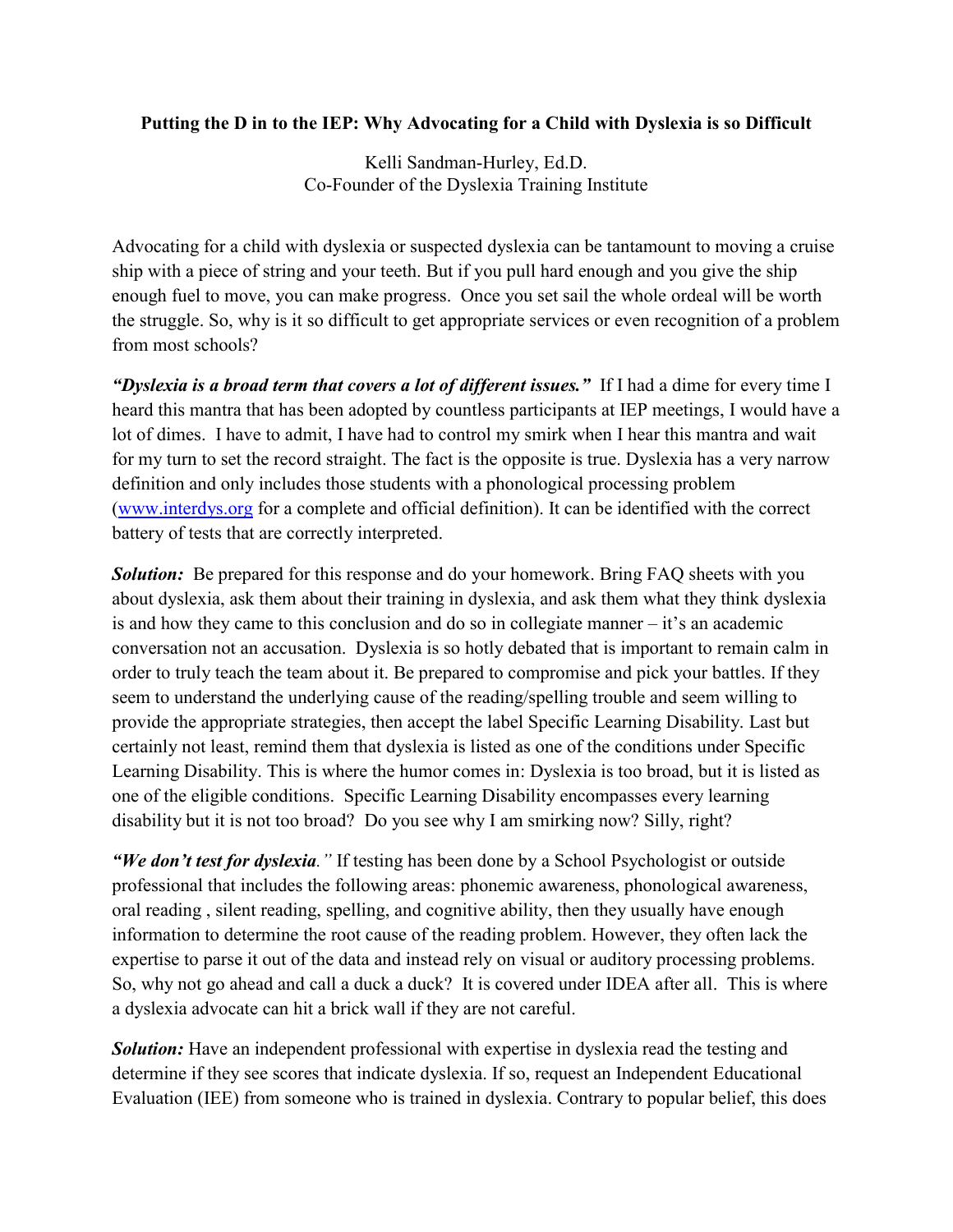not have to be a psychologist and they are wonderful if trained, but it can be a professional with an Ed.D. or equivalent. The most important qualification is their understanding of dyslexia. But do your homework and make sure their reports will hold-up in an IEP. Also, make sure that person is willing to come to the IEP to explain their report. This can go a long way for an advocate in just getting the student qualified for the services they need.

*"We will provide the appropriate instruction in the resource room."* Any advocate's next question would be, "What does that instruction look like?" More times than not, the answer will include 'small' (I've seen 'small' groups as big as 5 kids) group instruction using a districtadopted textbook. The problem here is very significant when it comes to true intervention. To truly help a person with dyslexia, the instruction needs to be individualized (as it should be in an **I**EP) and it needs to start from the beginning. Many students will begin an IEP mid-year and they join another group, this is not going to be beneficial in most cases. There is a bigger problem which is the training of the teacher. Students with dyslexia need teachers who are trained in the Orton-Gillingham approach and are capable of using a program that is based on that approach. Don't get me wrong here. I love teachers and I love schools, but this is the cornerstone of a good program for a student with dyslexia. Herein lies the biggest challenge for a dyslexia advocate; how to get the child the appropriate intervention.

**Solution (most of the time):** Again, doing your homework is key here. Bring research or be prepared to cite research that makes the case for one-on-one instruction in an Orton-Gillinghambased program. Be sure to know which programs are more effective and widely used. (Wilson and Barton are both effective). When school districts state the program they are using is based on the Orton-Gillingham approach call the publisher and verify that this is true – it usually is not the case. Some schools will have appropriate programs that they did not offer until you specifically ask for it and when they do then you are in luck. The next step is to make sure the teacher is properly trained. Don't be intimidated to ask for his or her training and credentials – it is essential to the student's success. When schools do not have the appropriate intervention it is time to make the case for outside tutoring. This is where things get sticky. As a dyslexia advocate you need to be realistic about how far you can take a case. If you have enough evidence that the student was not identified early enough or had been denied an IEP previously, you can request Compensatory Services and sometimes your case is so strong that this is relatively easy and sometimes this is the end of the road for the advocate the beginning for an attorney.

*"We won't test him because he is getting A's and B's"* While it is true that the student seems to be passing or even excelling in school, the truth may be that he is working four times as hard and four times as long on his homework than his peers. This may work in the earlier grades, but as school get harder and begins to get text-heavy, this student will begin to struggle. Many schools will argue that because they are not struggling they do not need extra help.

**Solution**: If a student has received Prior Written Notice (PWN) for the reason above, you can do two things: Begin to document how long it takes the student to complete work, collect writing